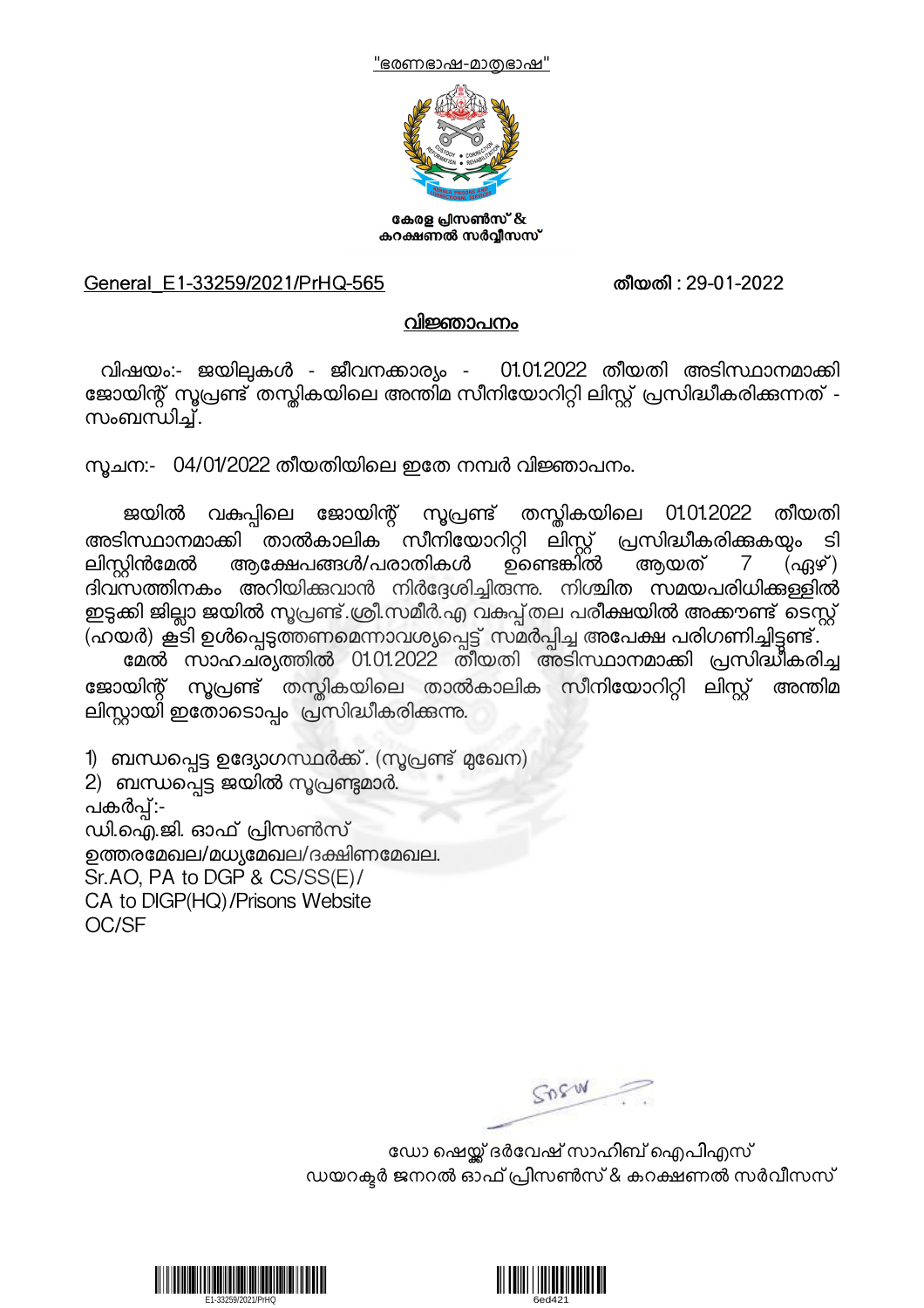

## General\_E1-33259/2021/PrHQ-813 Dated : 29-01-2022

## **FINAL SENIORITY LIST OF JOINT SUPERINTENDENT AS ON 01.01.2022**

Sanctioned Strength : 25

| S1. | Name                    | Date of<br><b>Birth</b> | Qualification |                                      | Date of             | Order No. & date                              | Probation          |         |
|-----|-------------------------|-------------------------|---------------|--------------------------------------|---------------------|-----------------------------------------------|--------------------|---------|
| No. |                         |                         | General       | Departmental                         | entry<br>in service | of promotion                                  | declared or<br>not | Remarks |
| 1   | K. Anil Kumar           | 29.05.1970              | Degree        | Account Test (L)<br>& KJOT           | 10.11.1999          | GO(Rt.)No.2270/2012/Home,<br>dated:28.07.2012 | Yes                |         |
| 2   | D. Sathyaraj            | 23.03.1969              | Degree        | Account Test (L)<br>& KJOT           | 17.04.1995          | GO(Rt.)No.2271/2013/Home,<br>dated:15.10.2013 | Yes                |         |
| 3   | V. Jayakumar            | 01.06.1976              | Degree        | Account Test (L)<br>& KJOT           | 12.02.1996          | GO(Rt.)No.2271/2013/Home,<br>dated:15.10.2013 | Yes                |         |
| 4   | P. Vijayan              | 30.05.1968              | Degree        | Account Test (L)<br>& KJOT           | 26.12.1994          | GO(Rt.)No.1477/2016/Home,<br>dated:03.05.2016 | Yes                |         |
| 5   | <b>B.</b> Dinesh        | 26.08.1972              | Degree        | Account Test (L)<br>& KJOT           | 01.11.1994          | GO(Rt.)No.1477/2016/Home,<br>dated:03.05.2016 | Yes                |         |
| 6   | T.R. Rajeev             | 20.05.1976              | Degree        | Account Test (L)<br>& KJOT           | 16.09.1996          | GO(Rt.)No.1477/2016/Home,<br>dated:03.05.2016 | Yes                |         |
| 7   | K.V. Jagadeesan         | 27.05.1966 Degree       |               | Account Test (L)<br>& KJOT           | 23.02.1989          | GO(Rt.)No.1477/2016/Home,<br>dated:03.05.2016 | Yes                |         |
| 8   | S. Sajeev               | 30.05.1979              | Degree        | Account Test (H)<br>& KJOT           | 29.09.2009          | GO(Rt.)No.1837/2017/Home,<br>dated:17.07.2017 | Yes                |         |
| 9   | K. Venu                 | 08.10.1975              | Degree        | Account Test $(L)$<br>& KJOT         | 29.09.2009          | GO(Rt.)No.1837/2017/Home,<br>dated:17.07.2017 | Yes                |         |
| 10  | K.B. Ansar              | 15.04.1981              | Degree        | Account Test (H)<br>& KJOT           | 06.01.2010          | GO(Rt.)No.3131/2017/Home,<br>dated:24.11.2017 | Yes                |         |
| 11  | Binodu George           | 25.05.1979              | Degree        | Account Test (H)<br>& KJOT           | 06.01.2010          | GO(Rt.)No.1118/2018/Home,<br>dated:17.04.2018 | Yes                |         |
| 12  | K.V. Baiju              | 30.04.1975              | <b>SSLC</b>   | Account Test (L)<br>& KJOT           | 18.06.1994          | GO(Rt.)No.2206/2018/Home,<br>dated:30.07.2018 | Yes                |         |
| 13  | N. Raveendran           | 03.04.1968              | <b>SSLC</b>   | Account Test (L)<br>& KJOT           | 27.11.1987          | GO(Rt.)No.2803/2019/Home,<br>dated:15.10.2019 | Yes                |         |
|     | 14 P.J. Salim           | 08.05.1966              | <b>SSLC</b>   | Account Test (L)<br>& KJOT           | 16.04.1990          | GO(Rt.)No.2803/2019/Home,<br>dated:15.10.2019 | Yes                |         |
|     | 15 Rajesh Kumar.R.S.    | 30.05.1978              | Degree        | <b>Accounts Test</b><br>$(L)$ & KJOT | 06.01.2010          | GO(Rt.)No.4/2020/Home,<br>dated:01.01.2020    | Yes                |         |
| 16  | Sreekumar.R.            | 30.05.1968              | Degree        | <b>Accounts Test</b><br>$(L)$ & KJOT | 04.01.2010          | GO(Rt.)No.532/2020/Home,<br>dated:17.02.2020  | No                 |         |
| 17  | Raju Abraham            | 21.04.1974              | Degree        | Account Test (L)<br>& KJOT           | 25.03.2010          | GO(Rt.)No.1020/2020/Home,<br>dated:13.04.2020 | N <sub>0</sub>     |         |
| 18  | Muhammed<br>Siyad<br>Κ. | 31.03.1982              | Degree        | Account Test (L)<br>& KJOT           | 06.01.2011          | GO(Rt.)No.1204/2020/Home,<br>dated:22.05.2020 | Yes                |         |
| 19  | S. Sivadasan            | 20.03.1966              | ${\rm SSLC}$  | Account Test (L)<br>& KJOT           | 22.04.1989          | GO(Rt.)No.1204/2020/Home,<br>dated:22.05.2020 | Yes                |         |
|     |                         |                         |               |                                      |                     |                                               |                    |         |